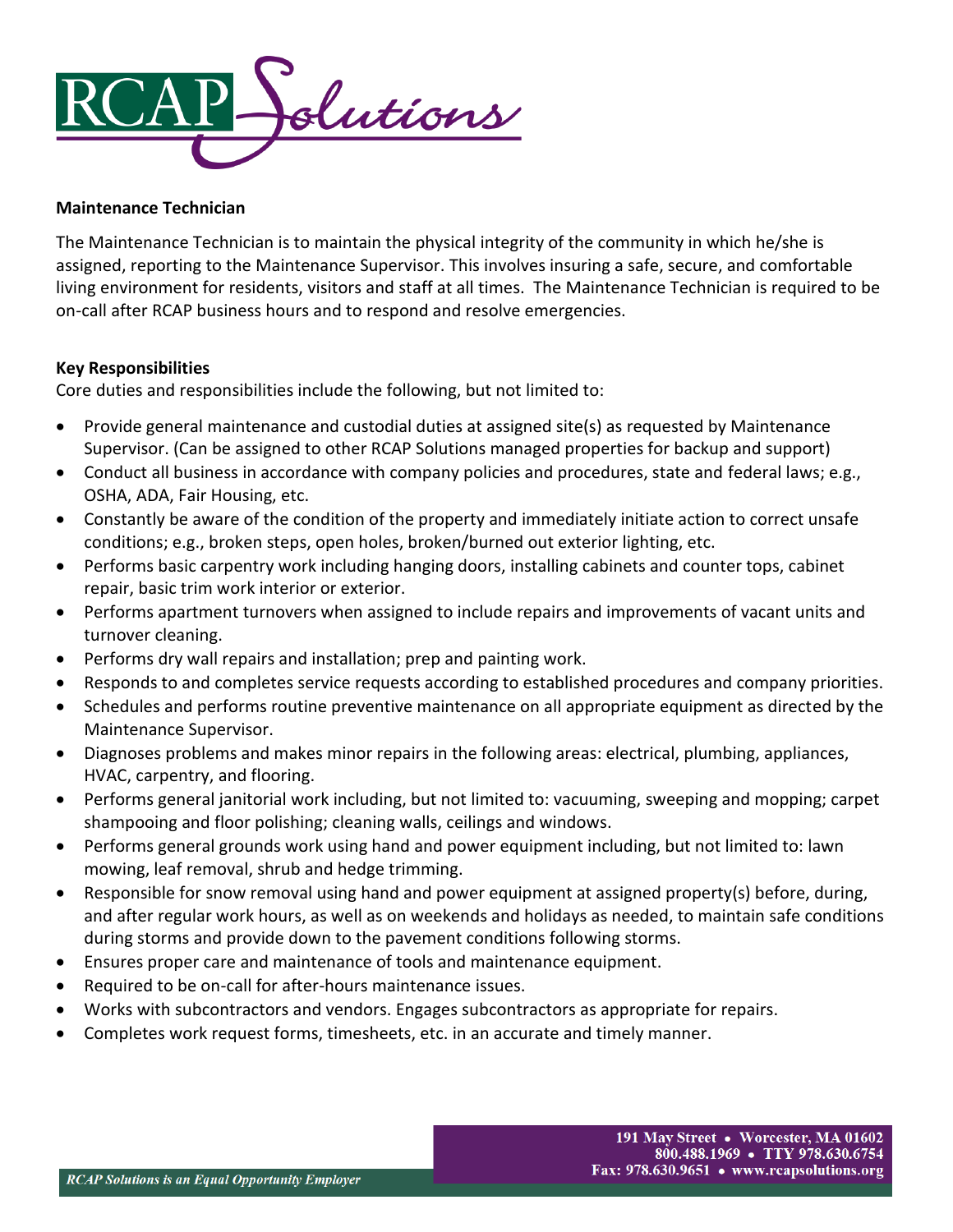

- Order parts and supplies and maintain inventory. Maintain shop appearance to standards to facilitate quick assessment of supply inventory.
- Obtain bids and negotiate prices per RCAP Solutions Property Management purchasing/ bidding policy, as necessary, with vendors and contractors.
- Communicate & coordinate maintenance objectives with the Property Manager on a daily basis.
- Perform work area clean-up on a weekly basis.
- Report immediately any safety and/or security problems to Maintenance Supervisor and Property Manager.
- All personnel will respect the legal and moral rights of clients and staff relating to equal opportunity in employment, housing, access to services and procurement, as well as protect the privacy of persons and confidentiality of records in RCAP Solutions custodianship.
- Attends and participates in departmental, organization-wide and other meetings as requested.
- Acts in the best interest of the organization, reflecting company values including teamwork, integrity, accountability and mutual respect.
- Other duties and/or special projects as assigned by Maintenance Supervisor or Property Manager

# **Educational Requirement**

• High School graduate or G.E.D. equivalent, Vocational or Technical school equivalent required.

# **Experience Required**

- Prior experience in property maintenance work required.
- Prior experience working in a residential setting is preferred.
- Experience in apartment turnovers.
- Must be able to work independently and complete tasks with minimal supervision.
- Must be able to take on call responsibilities.
- Must have basic carpentry, plumbing and electrical skills and experience
- Experienced and able to do dry wall repairs and installation; painting prep and painting work.
- Ability to work with and around people in a positive and cooperative manner.
- Knowledge and skill in the safe use of hand tools and small power tools.
- Must possess neat and orderly work habits and attention to detail.
- Knowledge in HVAC and routine preventative maintenance a plus.
- Solid verbal and written communications in English; other languages are a plus.
- Self-directed, reliable and responsible.
- Valid drivers' license along with good driving record and auto insurance is required; willingness to use personal transportation in the course of performing duties.
- Computer literate in Microsoft Office products. Ability to send and receive emails, enter hours worked and expenses on internet-based system and access/perform data entry in Property Management software.